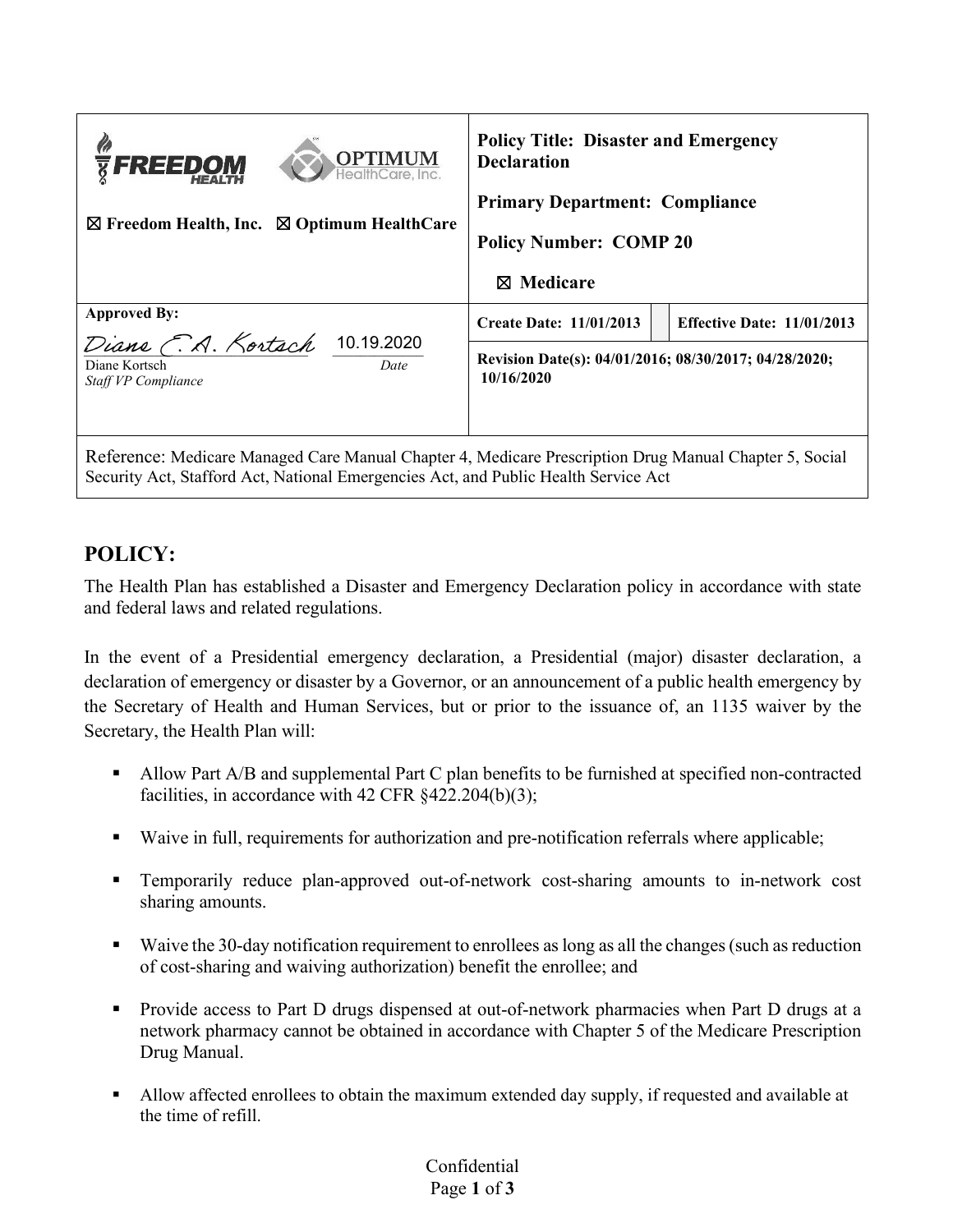If, in addition to a Presidential declaration of a disaster or emergency under the Stafford Act or National Emergencies Act, the Secretary of Health and Human Services declares a public health emergency under section 319 of the Public Health Service Act, the Secretary has the right to exercise his or her waiver authority under section 1135 of the Social Security Act. If an 1135 waiver is issued, CMS will identify consequent requirements and responsibilities to the Health Plan.

Under the Secretary's section 1135 waiver authority, CMS may authorize Medicare Administrative Contractors to pay for Part C-covered services furnished to beneficiaries enrolled in the Health Plan and seek reimbursement from the Health Plan for those health care services, retrospectively.

## **PROCEDURE:**

- A. In the event of a Presidential major disaster, emergency declaration, or public health emergency the Compliance Department will distribute notification to all business areas.
- B. The Compliance Department will monitor the Department of Health and Human Services (DHHS) website (http://www.dhhs.gov) and the CMS website (http://www.cms.hhs.gov) for additional guidance and requirements, including timeframes associated with those requirements during such disasters and emergencies.
- C. Plan will disclose policies about providing benefits during disasters on the Plan website.
- D. Each business area will ensure appropriate action is taken, in accordance with state and federal laws and related regulations.
- E. Access to Part C Provider Network: Typically, the source that declared the disaster will clarify when the disaster or emergency is over. If, however, the disaster or emergency time frame has not been closed 30 days from the initial declaration, and if CMS has not indicated an end date to the disaster or emergency, the Health Plan will resume normal operations 30 days from the initial declaration. If the Health Plan is unable to resume normal operations after 30 days, the Health Plan will notify CMS.
- F. Access under Part D: In the event of a Presidential major disaster, emergency declaration, or public health emergency in which the underlying circumstances are reasonably expected to result in a disruption in access to covered Part D drugs, the Health Plan will lift the "refill-too-soon" edits. The Health Plan may exercise some operational discretion as to how these edits are lifted during a disaster or emergency as long as access to Part D drugs is at the point-of-sale. For instance, the Health Plan may implement an edit that is readily resolvable at the point-of-sale through the use of a pharmacist override code.

The Health Plan will continue to lift edits until the termination of a public health emergency or the end of a declared disaster or emergency.

## Confidential Page **2** of **3**